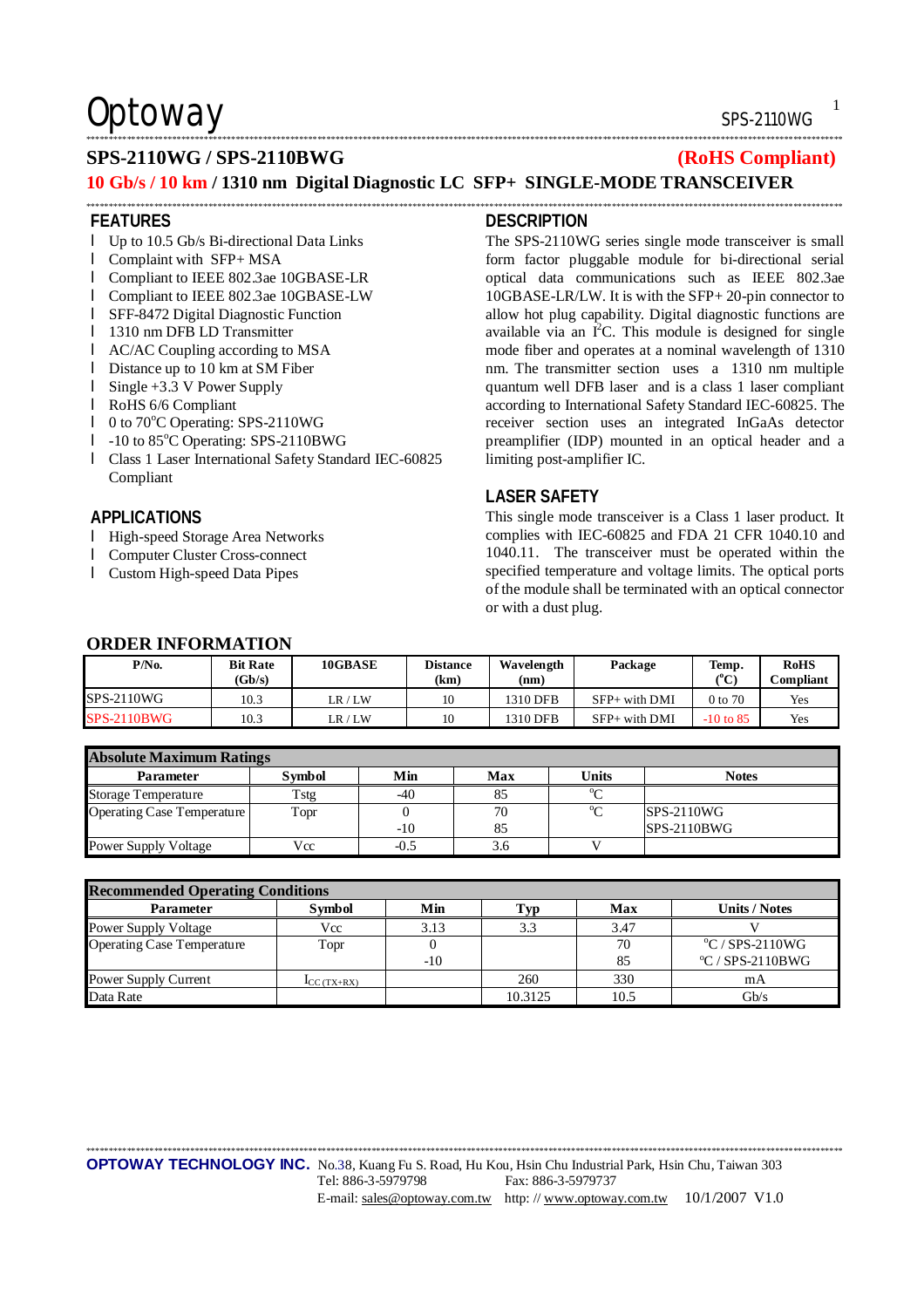# Optoway SPS-2110WG<sup>2</sup>

| <u>UI U LIIU II</u> |  |
|---------------------|--|
|                     |  |

| Transmitter Optical Specifications ( $0^{\circ}$ C < Topr < 70 $^{\circ}$ C, 3.13V < Vcc < 3.47V) |                       |        |      |        |              |                |  |
|---------------------------------------------------------------------------------------------------|-----------------------|--------|------|--------|--------------|----------------|--|
| <b>Parameter</b>                                                                                  | <b>Symbol</b>         | Min    | Тур  | Max    | <b>Units</b> | <b>Notes</b>   |  |
| Average Launch Power                                                                              | $Po, \frac{Avg}{Avg}$ | $-8$   |      | 0.5    | dBm          |                |  |
| <b>Optical Modulation Amplitude</b>                                                               | $P_{\text{O, OMA}}$   | $-5.2$ |      |        | dBm          |                |  |
| Output Center Wavelength                                                                          | $\lambda c$           | 1270   | 1310 | 1355   | nm           |                |  |
| Output Spectrum Width                                                                             | $\sigma_{\lambda}$    |        |      |        | nm           | $-20$ dB width |  |
| Side Mode Suppression Ratio                                                                       | <b>SMSR</b>           | 30     |      |        | dB           |                |  |
| <b>Extinction Ratio</b>                                                                           | ER                    | 3.5    |      |        |              |                |  |
| <b>Relative Intensity Noise</b>                                                                   | RIN                   |        |      | $-128$ | dB/Hz        |                |  |
| Average Launch Power of OFF                                                                       |                       |        |      | $-30$  | dBm          |                |  |
| Transmitter                                                                                       |                       |        |      |        |              |                |  |

1. Output power is power coupled into a 9/125 μm single-mode fiber.

| Receiver Optical Specifications ( $0^{\circ}$ C < Topr < 70 $^{\circ}$ C, 3.13V < Vcc < 3.47V) |               |       |         |            |              |                         |  |
|------------------------------------------------------------------------------------------------|---------------|-------|---------|------------|--------------|-------------------------|--|
| <b>Parameter</b>                                                                               | <b>Symbol</b> | Min   | Typ     | <b>Max</b> | <b>Units</b> | <b>Notes</b>            |  |
| Sensitivity in OMA                                                                             | Sen1          |       |         | $-12.6$    | dBm          |                         |  |
| <b>Stress Sensitivity in OMA</b>                                                               | Sen2          |       | $---$   | $-10.3$    | dBm          |                         |  |
| Receiver Overload                                                                              | $P_{MAX}$     | 0.5   | $- - -$ |            | dBm          |                         |  |
| LOS -- Deasserted                                                                              | $LOS_{D}$     | ---   | ---     | $-15$      | dBm          | Transition: low to high |  |
| LOS -- Asserted                                                                                | $LOS_A$       | $-25$ | $---$   | ---        | dBm          | Transition: high to low |  |
| Wavelength of Operation                                                                        | $\lambda c$   | 1260  |         | 1565       | nm           |                         |  |
| <b>Optical Return Loss</b>                                                                     | ORL           |       |         | $-12$      | dB           |                         |  |

2. Measured with worst ER; BER  $< 10^{-12}$  and PRBS  $2^{31}$ -1 at 10.3125 Gb/s..

3. Per IEEE 802.3ae. Equivalent to -13.3 dBm average power at Infinite ER.

| <b>Electrical Characteristics</b>                |               |            |            |             |              |                       |  |  |  |
|--------------------------------------------------|---------------|------------|------------|-------------|--------------|-----------------------|--|--|--|
| <b>Parameter</b>                                 | <b>Symbol</b> | Min        | <b>Typ</b> | Max         | Units        | <b>Notes</b>          |  |  |  |
| High-Speed Signal (CML) Interface Specification  |               |            |            |             |              |                       |  |  |  |
| <b>Input Data Rate</b>                           |               |            | 10.3125    | 10.5        | $\rm{Gb/s}$  |                       |  |  |  |
| Differential Input Impedance                     | Rin           |            | 100        |             | Ω            |                       |  |  |  |
| Differential Data Input Amplitude                |               | 150        |            | 1200        | mVpp         | Internally AC coupled |  |  |  |
| Output Data Rate                                 |               |            | 10.3125    | 10.5        | Gb/s         |                       |  |  |  |
| Differential Output Impedance                    | Rout          |            | 100        |             | Ω            |                       |  |  |  |
| Differential Data Output                         |               | 400        | 600        | 700         | mVpp         | Internally AC coupled |  |  |  |
| Amplitude                                        |               |            |            |             |              |                       |  |  |  |
| Low-Speed Signal (LVTTL) Interface Specification |               |            |            |             |              |                       |  |  |  |
| <b>Input High Voltage</b>                        |               | 2.0        |            | $Vec{+}0.3$ | V            |                       |  |  |  |
| <b>Input Low Voltage</b>                         |               | <b>GND</b> |            | 0.8         | V            |                       |  |  |  |
| Output High Voltage                              |               | 2.4        |            | Vcc         | $\mathbf{V}$ |                       |  |  |  |
| <b>Output Low Voltage</b>                        |               | <b>GND</b> |            | 0.5         | V            |                       |  |  |  |

\*\*\*\*\*\*\*\*\*\*\*\*\*\*\*\*\*\*\*\*\*\*\*\*\*\*\*\*\*\*\*\*\*\*\*\*\*\*\*\*\*\*\*\*\*\*\*\*\*\*\*\*\*\*\*\*\*\*\*\*\*\*\*\*\*\*\*\*\*\*\*\*\*\*\*\*\*\*\*\*\*\*\*\*\*\*\*\*\*\*\*\*\*\*\*\*\*\*\*\*\*\*\*\*\*\*\*\*\*\*\*\*\*\*\*\*\*\*\*\*\*\*\*\*\*\*\*\*\*\*\*\*\*\*\*\*\*\*\*\*\*\*\*\*\*\*\*\*\*\*\*\*\*\*\*\*\*\*\*\*\*\*\*\*\*\*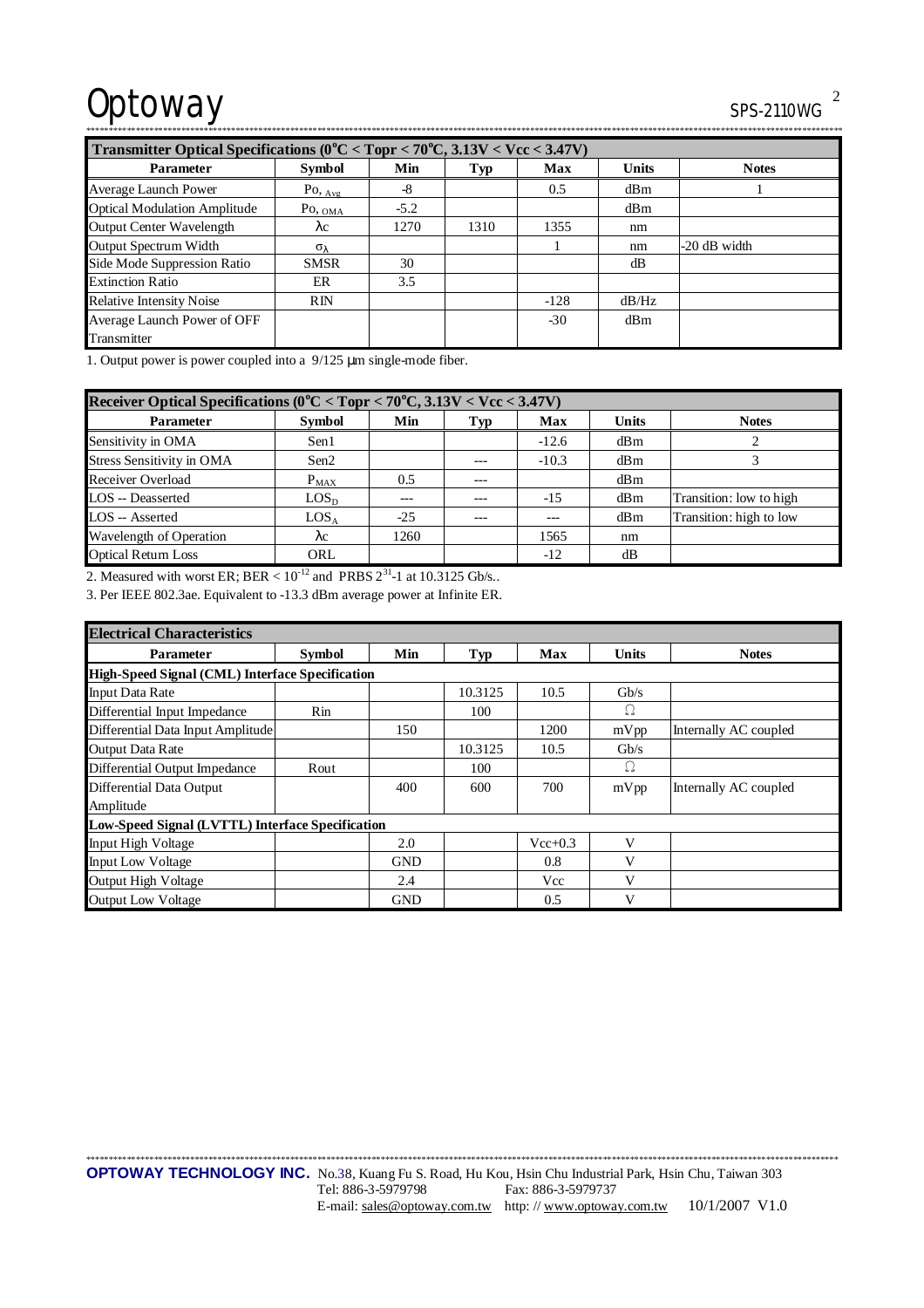## Optoway SPS-2110WG

## **CONNECTION DIAGRAM**



\*\*\*\*\*\*\*\*\*\*\*\*\*\*\*\*\*\*\*\*\*\*\*\*\*\*\*\*\*\*\*\*\*\*\*\*\*\*\*\*\*\*\*\*\*\*\*\*\*\*\*\*\*\*\*\*\*\*\*\*\*\*\*\*\*\*\*\*\*\*\*\*\*\*\*\*\*\*\*\*\*\*\*\*\*\*\*\*\*\*\*\*\*\*\*\*\*\*\*\*\*\*\*\*\*\*\*\*\*\*\*\*\*\*\*\*\*\*\*\*\*\*\*\*\*\*\*\*\*\*\*\*\*\*\*\*\*\*\*\*\*\*\*\*\*\*\*\*\*\*\*\*\*\*\*\*\*\*\*\*\*\*\*\*\*\*\*

| <b>PIN</b> | Signal Name     | Description                                     | <b>PIN</b> | Signal Name | Description                       |
|------------|-----------------|-------------------------------------------------|------------|-------------|-----------------------------------|
| 1          | $\rm V_{EE}T$   | <b>Transmitter Signal Ground</b>                | 11         | $V_{EE}R$   | Receiver Signal Ground            |
| 2          | TX_Fault        | Transmitter Fault Indication. Logic "1" Output  | 12         | RD-         | <b>Inverse Receiver Data Out</b>  |
|            |                 | $=$ Laser Fault. Logic "0" Output $=$ Normal    |            |             |                                   |
|            |                 | Operation                                       |            |             |                                   |
| 3          | TX Disable      | Logic "1" Input (or no connection) = Laser off, | 13         | $RD+$       | Receiver Data Out                 |
|            |                 | Logic " $0$ " = Laser on.                       |            |             |                                   |
| 4          | <b>SDA</b>      | Modulation Definition $2 - Two$ wires serial ID | 14         | $V_{EF}R$   | Receiver Signal Ground            |
|            |                 | Interface                                       |            |             |                                   |
| 5          | <b>SDL</b>      | Modulation Definition 1 – Two wires serial ID   | 15         | $V_{cc}R$   | Receiver Power $-3.3V \pm 5\%$    |
|            |                 | Interface                                       |            |             |                                   |
| 6          | MOD-ABS         | Modulation Definition 0 – Ground in Module      | 16         | $V_{CC}T$   | Transmitter Power $-3.3V \pm 5\%$ |
| 7          | R <sub>S0</sub> | RX Rate Select (LVTTL). This pin has an         | 17         | $V_{EE}T$   | Transmitter Signal Ground         |
|            |                 | internal 30k pulldown to ground. A signal on    |            |             |                                   |
|            |                 | this pin will not affect module performance.    |            |             |                                   |
| 8          | RX LOS          | Loss of Signal Out (OC).                        | 18         | $TD+$       | Transmitter Data In               |
| 9          | RS1             | TX Rate Select (LVTTL). This pin has an         | 19         | TD-         | Inverse Transmitter Data In       |
|            |                 | internal 30k pulldown to ground. A signal on    |            |             |                                   |
|            |                 | this pin will not affect module performance.    |            |             |                                   |
| 10         | $V_{EE}R$       | Receiver Signal Ground                          | 20         | $V_{EE}T$   | <b>Transmitter Signal Ground</b>  |

## **Module Definition**

| <b>Module Definition</b> | pin<br>൧ | <b>PIN</b><br>ل. | PIN U          | Interpretation by Host   |
|--------------------------|----------|------------------|----------------|--------------------------|
|                          | SDA      | $\sim$<br>ししに    | <b>MOD-ABS</b> | Serial module definition |
|                          |          |                  |                | protocol                 |

Module Definition 4 specifies a serial definition protocol. For this definition, upon power up, SDA and SDL appear as no connector (NC) and MOD-ABS is TTL LOW. When the host system detects this condition, it activates the serial protocol. The protocol uses the 2-wire serial CMOS E<sup>2</sup>PROM protocol of the ATMEL AT24C01A/02/04 family of components.

\*\*\*\*\*\*\*\*\*\*\*\*\*\*\*\*\*\*\*\*\*\*\*\*\*\*\*\*\*\*\*\*\*\*\*\*\*\*\*\*\*\*\*\*\*\*\*\*\*\*\*\*\*\*\*\*\*\*\*\*\*\*\*\*\*\*\*\*\*\*\*\*\*\*\*\*\*\*\*\*\*\*\*\*\*\*\*\*\*\*\*\*\*\*\*\*\*\*\*\*\*\*\*\*\*\*\*\*\*\*\*\*\*\*\*\*\*\*\*\*\*\*\*\*\*\*\*\*\*\*\*\*\*\*\*\*\*\*\*\*\*\*\*\*\*\*\*\*\*\*\*\*\*\*\*\*\*\*\*\*\*\*\*\*\*\*